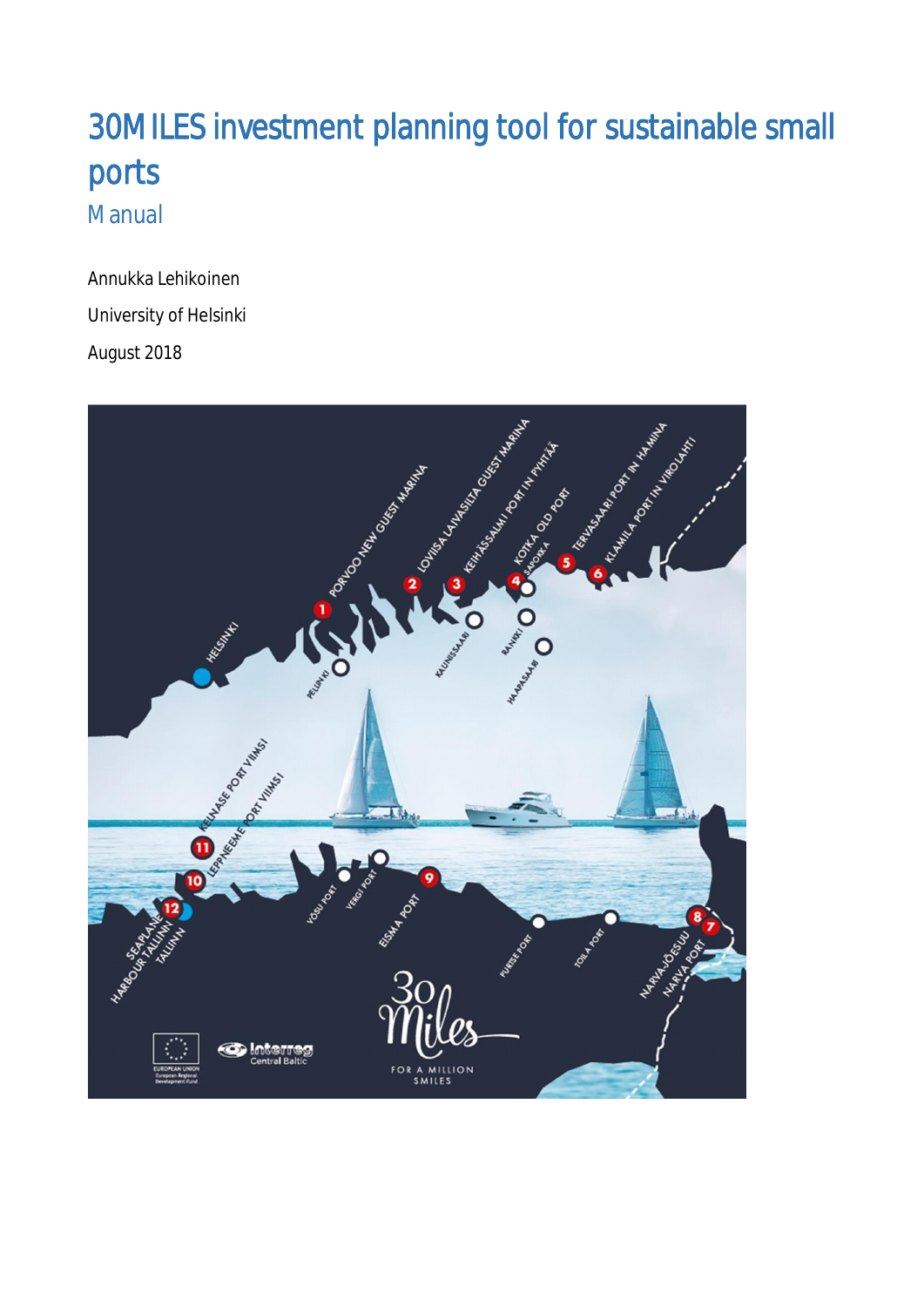### Foreword

This document is a user manual for an investment planning tool for supporting sustainable development of small ports. The tool is developed as part of the project 30MILES (*Small port every 30 miles apart – Development of services for lively water tourism in the Eastern Gulf of Finland*) funded by the Interreg Central Baltic 2014–2020 Programme and Regional Council of Southwest Finland.

The 30MILES tool is based on data from the web-based 30MILES query carried out during July - December 2017. The query was conducted to investigate the views and preferences of boating and non-boating clients of the small ports in Finland and Estonia. The respondents were able to choose the perspective to take. One could answer either as a port guest visiting in the area (Query 1) or as a local resident (Query 2). The structure and questions of the queries are documented in the appendix of this manual. We received 492 completed questionnaires. A statistical summary of the answers can be found from the project web pages.

Sustainability is understood as a holistic, three-dimensional concept, searching for a balance between environmental, social and economic perspectives. Each small port is unique in the sense of its profile and location, as well as the current infrastructure and service level. The cost level of even the same investments vary among the small ports. There may also be several entrepreneurs and other actors running the port. For these reasons, the best investments when aiming to build a sustainable small port are always port-specific and sometimes also actor-specific. The purpose of the 30MILES tool is to help the user with finding profitable investments to maximize the customer satisfaction.

30MILES investment planning tool is an influence diagram (ID) model, i.e. a Bayesian network (BN) augmented for decision analytic purposes. It is a .net -file and can be opened with BN software that support utility and decision nodes of the IDs (see for example this list of available software: https://www.cs.ubc.ca/~murphyk/Software/bnsoft.html). The tool is constructed using the software Hugin (https://www.hugin.com/) and this manual provides detailed instructions for conducting the analyses using that software.

As the full model is quite complex, problems with running it may occur, depending on the software you use or the capacity of your computer. In that case try reducing the number of investments (with their associated nodes) in your analysis. In any case, it is recommendable to include only those investments you are willing to compare and delete the rest. This makes it easier to interpret the results.

This tool can be freely used for non-commercial purposes. For literary citations, ask the undersigned for the latest reference. The background data is available on request.

In Kotka, 31.08.2018

Annukka Lehikoinen

annukka.lehikoinen@helsinki.fi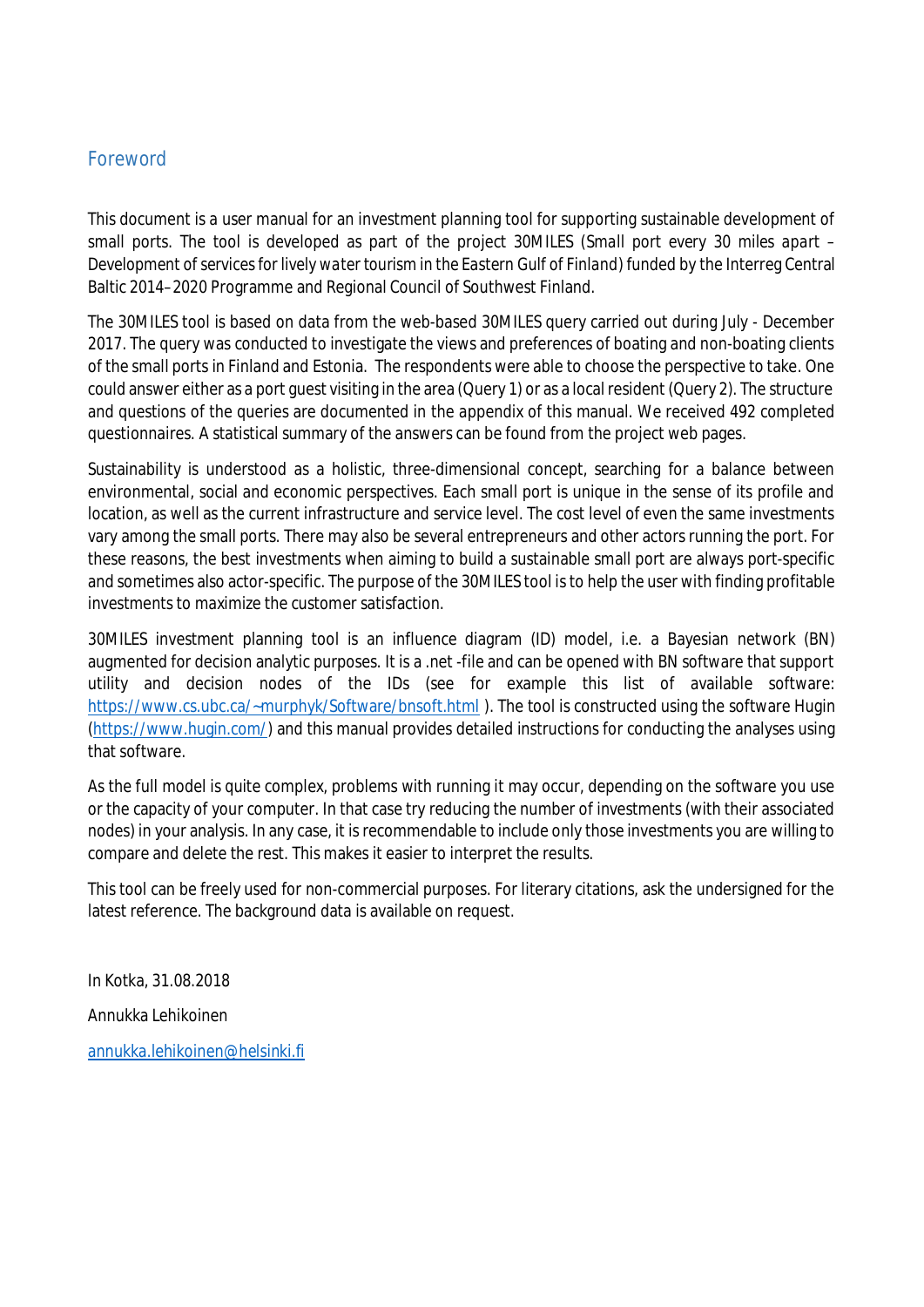

# **EUROPEAN UNION** European Regional Development Fund





HELSINGIN YLIOPISTO<br>HELSINGFORS UNIVERSITET<br>UNIVERSITY OF HELSINKI





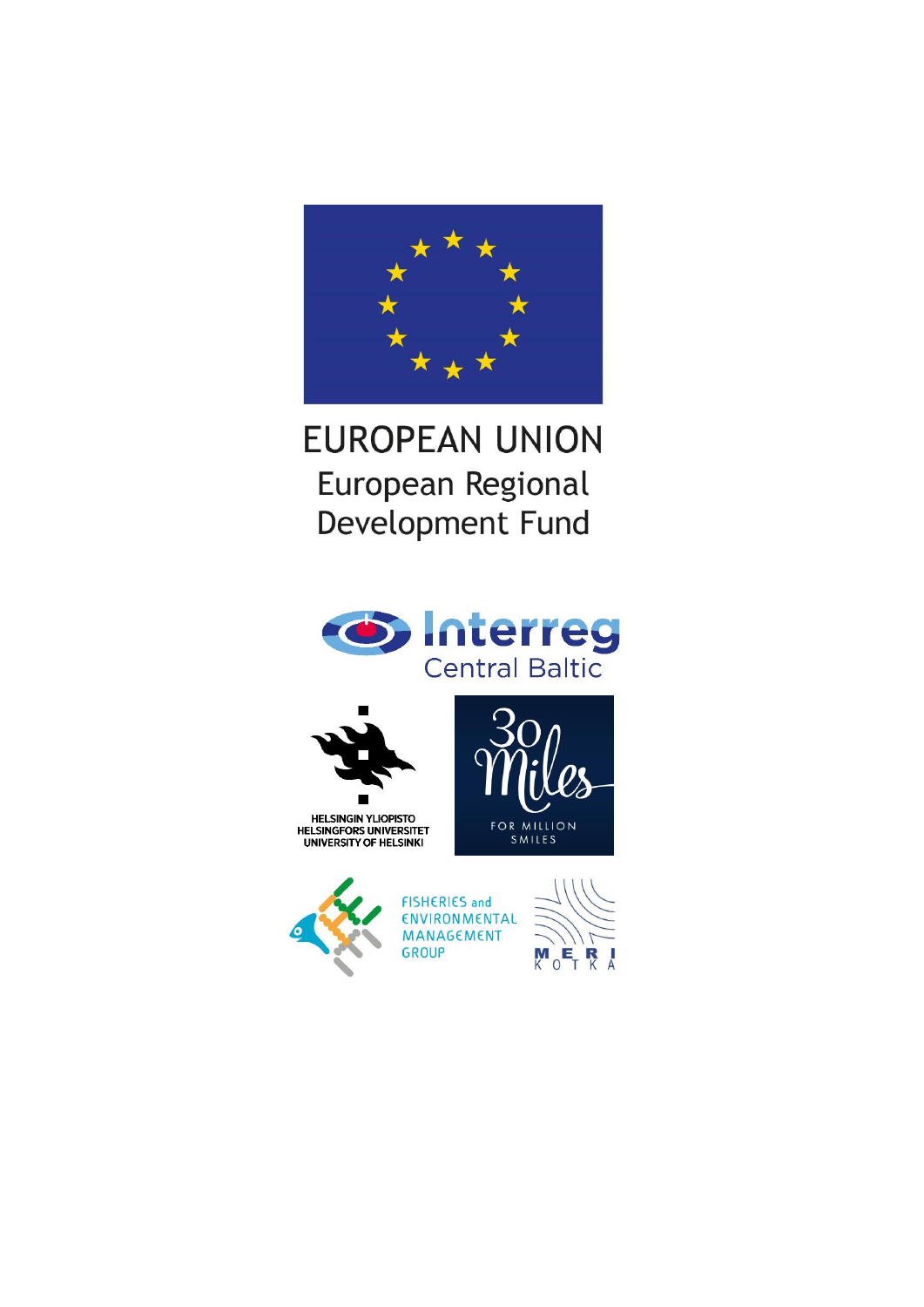

Graphical presentation of the 30MILES investment optimization tool (full version including all the query questions). For the detailed query questions, see Appendix.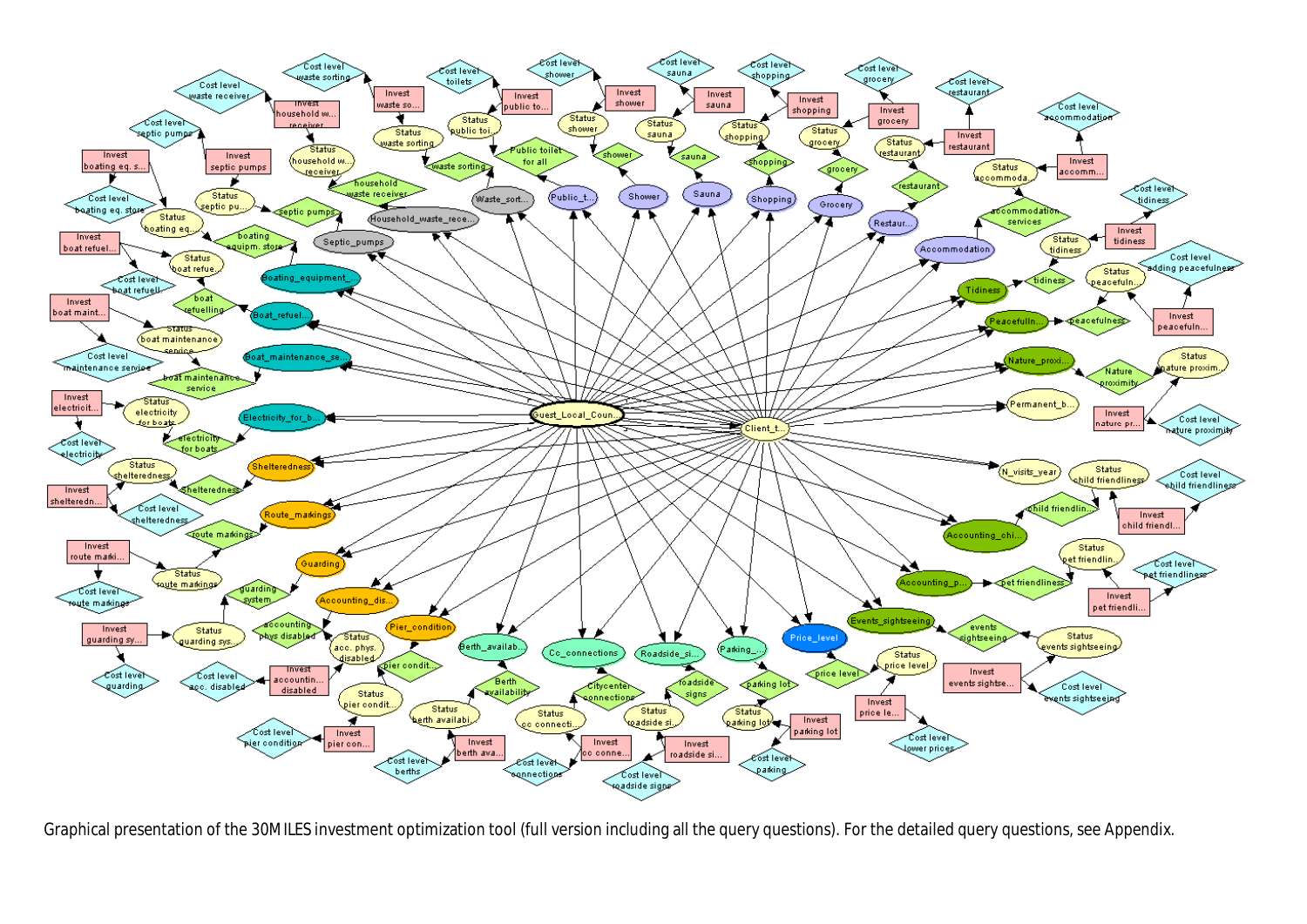## 1. Structure and principle of the 30MILES tool

### 1.1. Elements of the tool

The graphical presentation of the tool consists of three different types of nodes (oval-shaped, diamond-shaped and rectangles) and links (arrows) between them.

#### 1.1.1. Random nodes (oval-shaped)

The oval-shaped nodes in the middle and on the inner circle represent the questions of the 30MILES query. They are so called random nodes, which means they are represented by a distribution (instead of only one point value). In the tool this distribution is the frequency distribution of the query answers.

In the run mode (*Hugin: press the icon with lightning figure to run the model*) these distributions are shown in the following format (the percentual frequency in the answers shown on the left):

|      | <b>Guest Local Country</b> |
|------|----------------------------|
| 4.91 | Guest_FI                   |
| 6.53 | Local FI                   |
| 13.4 | Guest EST                  |
|      | ocal FST                   |

| Client type |          |
|-------------|----------|
| 66.33       | I boater |
| 26.73       | caravant |
| 6.94        | other    |

| 13.54<br>44.59 | crucial<br>high         |
|----------------|-------------------------|
| 33.97          | minor                   |
| 7.65<br>0.26   | unimportant<br>negative |

|       | Roadside signs |
|-------|----------------|
| 14.98 | 7 crucial      |
| 23.87 | high           |
| 15.41 | minor          |
| 39.36 | unimportant    |
| 6.38  | negative       |

In the edit mode (*Hugin: press the pencil icon to return back to edit mode.*) it is possible to study the probability tables of the random variables (*Hugin: activate a node by clicking on it. Open the node menu by right-clicking. Choose "Open table".*).

For an independent node without incoming links, only one frequency distribution is shown. For example, the table of the node *Guest\_Local\_Country* shows the share of the nationalities and perspectives among the respondents: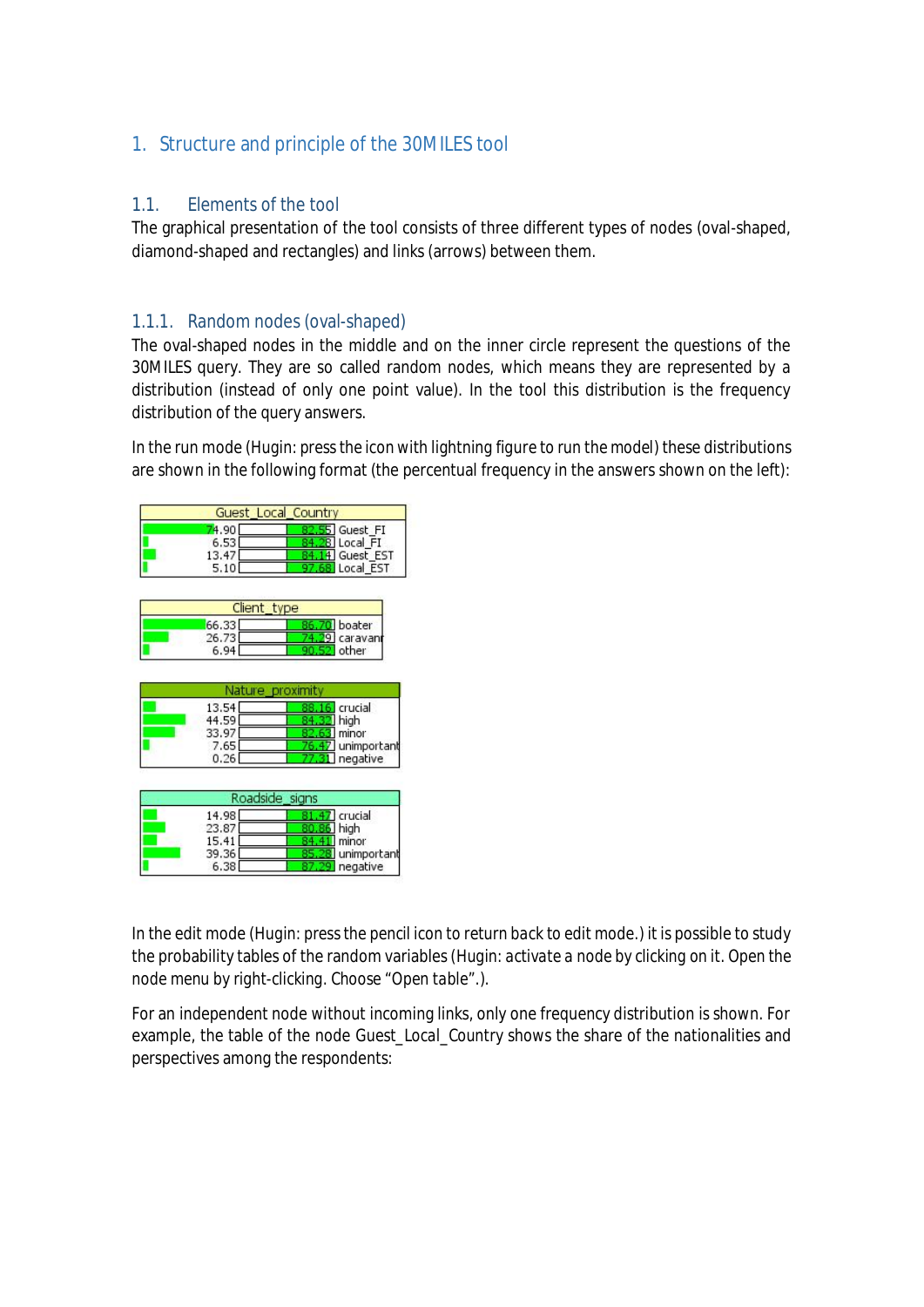| Guest Local Country |           |
|---------------------|-----------|
| Guest FI            | 0.7489796 |
| Local FI            | 0.0653060 |
| Guest EST           | 0.1346939 |
| Local EST           | 0.0510203 |
| Experience          | 490.0     |

The table above shows that the majority of the responses (75 %) are provided by Finnish respondents, who have chosen the visitor (*Guest FI*) perspective. *Experience* means the total number of observations behind the distribution.

The tables behind the random nodes with incoming links are conditional tables, which mean they show the frequency distribution for each combination of the alternative states of their parent nodes (from which the links come). For example, below is the conditional frequency table of the node *Nature\_proximity* that shows the distribution of responses to the question of the importance the harbour being close to nature (Question 6(9) in the visitor query; Question 4(7) in the locals' query. See the appendix.), given client group and nationality.

| Nature proximity        |                     |          |                                       |                     |          |          |                     |      |          |     |
|-------------------------|---------------------|----------|---------------------------------------|---------------------|----------|----------|---------------------|------|----------|-----|
| Client type             |                     |          | boater                                |                     |          |          | caravanner          |      | other    |     |
| Guest Local Cc Guest FI |                     | Local FI |                                       | Guest EST Local EST | Guest FI | Local FI | Guest EST Local EST |      | Guest FI | Loc |
| crucial                 | 10.151961010.263158 |          | 0.0344827 0.0769230 0.0860820 0.2     |                     |          |          | 10.2                | 0.2  | 10.0     |     |
| high                    | 0.4754891 0.421053  |          | l0.2586209 l0.6153848 l0.4944667 l0.2 |                     |          |          | 10.2                | 10.2 | 10.5     |     |
| minor                   | 0.343137010.315789  |          | l0.6034479 l0.2307689 l0.2580338 l0.2 |                     |          |          | 10.2                | 10.2 | 0.333333 |     |
| unimportant             | $0.0294122$ $0.0$   |          | l0.0862068 l0.0769230 l0.1613109 l0.2 |                     |          |          | 0.2                 | 10.2 | 0.166667 |     |
| negative                | 15.0996514 10.0     |          | l0.0172413 2.6562093 1.0631095 l0.2   |                     |          |          | 10.2                | 10.2 | 10.0     |     |
| Experience              | 231.0               | 19.0     | 61.0                                  | 14.0                | 130.0    | 1.0      | 0.0                 | 0.0  | 6.0      |     |

From the above table it can be observed that we got zero query responses from Estonian caravanners and only one Finnish local perspective respondent is using a camper van when visiting his or her local home harbor. For this reason these three columns are represented by equal distributions (each state being equally likely), showing we do not have information about the preferences of these groups – the message that is in this way taken into account when the model is used for optimization. Anyhow, the model user can well update these distributions manually whenever such information is available.

NB: In some development aspect nodes part of the preference classes (crucial - high - … negative) may be missing. This means that none of the respondents had ticked that particular class for the aspect in question.

In addition to the respondent class and preference nodes in the middle and on the inner circle of the tool, there are so called "status nodes" to be evaluated and filled by the model user. These will be closer explained in section 1.2. of the manual.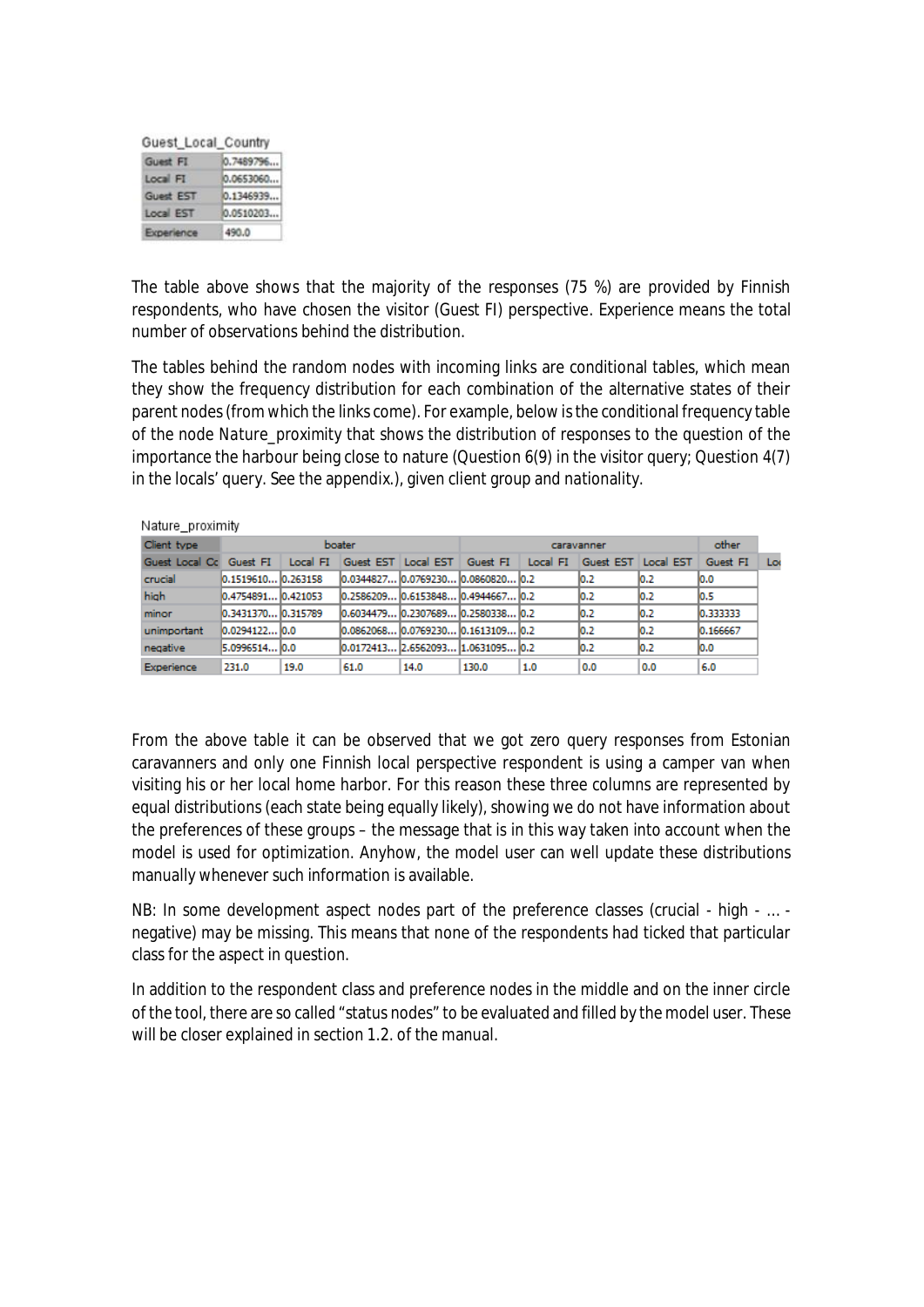## 1.1.2. Decision (rectangle-shaped) nodes and utility-cost (diamond-shaped) nodes

The purple rectangle-shaped nodes represent the investment decisions. Each decision node of the tool have two mutually exclusive states, being the alternative decisions ("yes" or "no") for whether to invest in developing the aspect in question or not.

There are two types of diamond-shaped nodes in the model. The green ones are for measuring utility gained through the investment, based on how the query respondents have valued the aspect. The blue diamond-shaped nodes, in turn, are for defining the cost level of the investment in question. The utility nodes get values from 0 to +10, whereas the magnitude of the costs are estimated on the scale from 0 to -10.

The reason of using this zero to ten -scaling and not direct euros is that the utilities and costs should be somewhat comparable for the investment optimization and ranking purposes, as they are evaluated against each other. In case the user is able to estimate, how many additional clients each investment would bring per year, and how much each of them approximately would spend money during their visit, it is also possible to run the analysis by using euros as the unit – given that the costs of the investments to be compared are somewhat known too.

In the current version of the tool, the utility scoring is made (although the user is free to modify it too) as follows:

| child friendliness(U2) |      |             |      |      |          |      |      |          |      |      |
|------------------------|------|-------------|------|------|----------|------|------|----------|------|------|
| Accounting chi         |      | crucial     |      |      | high     |      |      | minor    |      | unin |
| Status child frie      | High | Moderate    | Poor | High | Moderate | Poor | High | Moderate | Poor |      |
| Utility                | 10.0 | 5.0         | 10.0 | 18.0 | 4.0      | 10.0 | 14.0 | 2.0      | 10.0 |      |
| Accounting chi         |      | unimportant |      |      | negative |      |      |          |      |      |
| Status child frie      | High | Moderate    | Poor | High | Moderate | Poor |      |          |      |      |
| <b>Utility</b>         | 0.0  | 10.0        | 0.0  | 10.0 | 1.0      | 2.0  |      |          |      |      |

This means that in case respondent has stated accounting children in the port is crucial to her, and the status of that aspect in the port is high, 10 points (for this particular respondent) is added to the total utility. On the other hand, if some other respondent has stated that she finds children disturbing, and thus sees the child friendliness of the port as negative, high status of this aspect adds zero points for this respondent. The final utility calculated for the aspect child friendliness is the average over these scores.

## 2. Conducting analyses with the 30MILES tool

This chapter provides a step-by-step example of running an analysis with the 30MILES tool:

1. Select a suitable set of development aspects (query questions, see the appendix) you wish to compare. This can be done by deleting those aspects you wish to exclude. (*Hugin: activate a node you wish to delete and press "Delete" on your keyboard.*) For example, if the aspect child friendliness is to be excluded, delete the oval nodes "*Accounting children*" and "*Status child friendliness*", the diamond-shaped nodes "*Child friendliness*" and "*Cost level child friendliness*", as well as the rectangle-shaped node "*Invest child friendliness*". As the result you have a model including your development aspects of interest only. For example: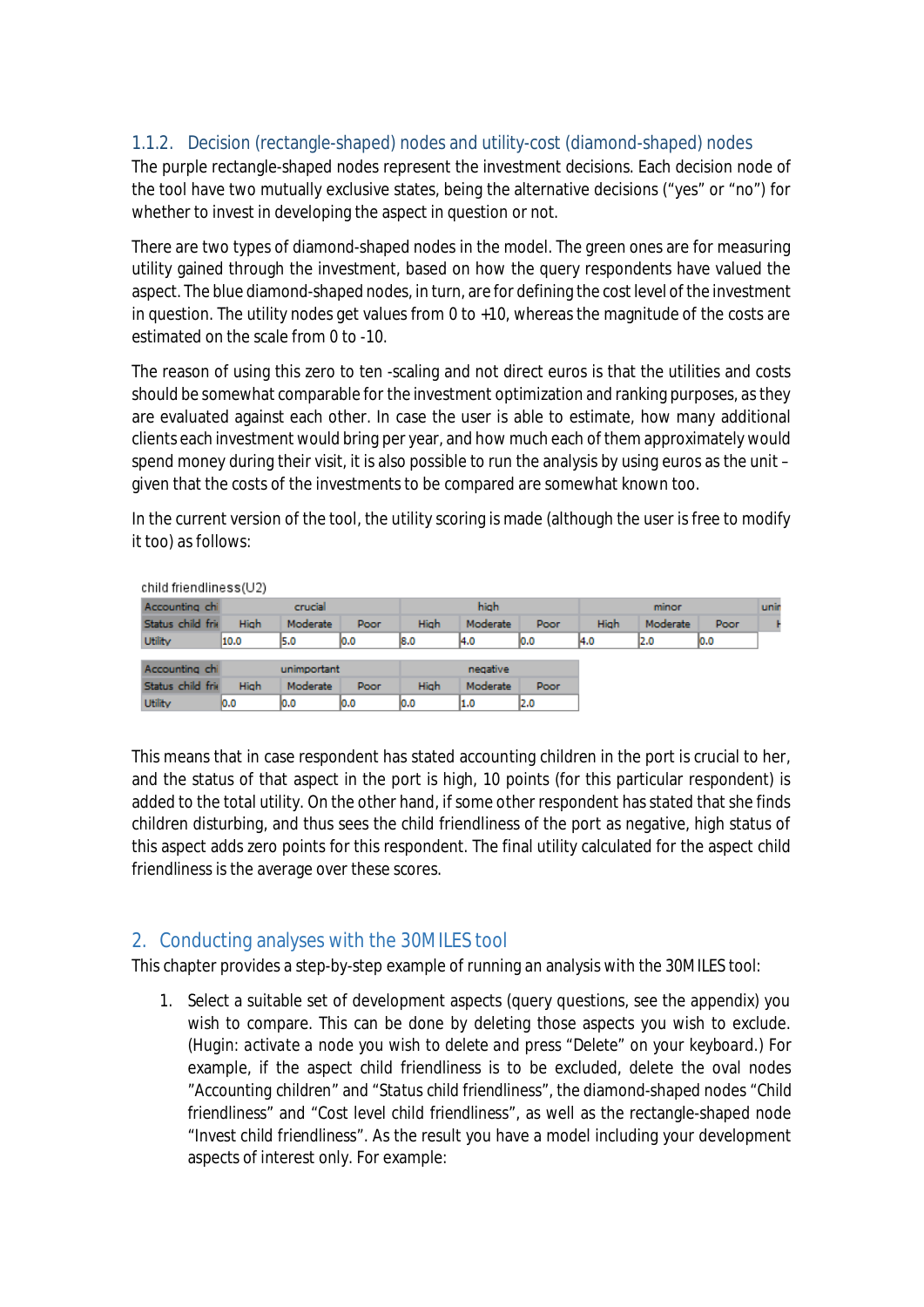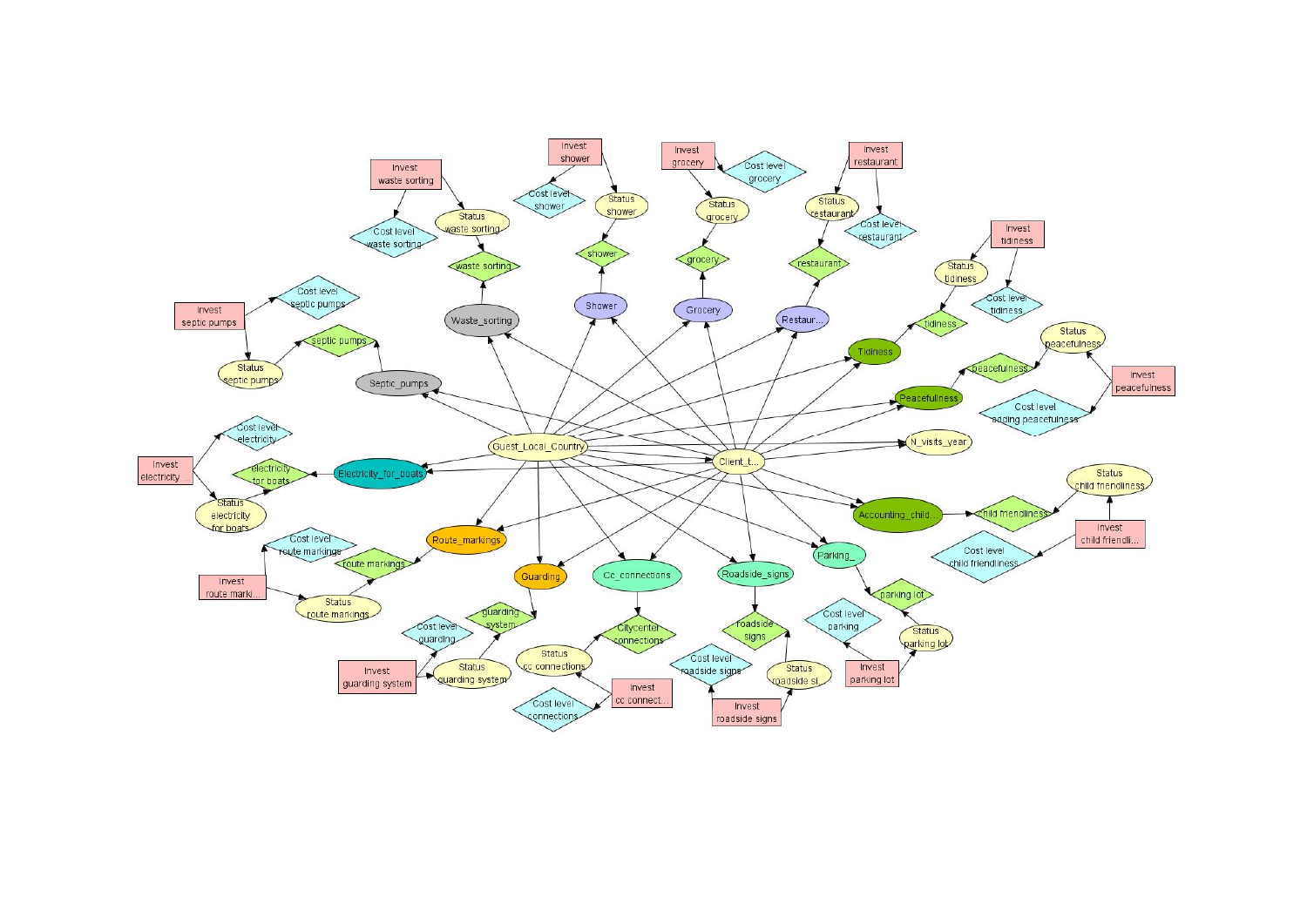2. At this point, it is possible to run the model to just study the data, without inserting any port-specific information yet. (*Hugin: click the lightning icon to run the model*.). You can for example study the preference distributions of the respondents for different development aspects (*Hugin: activate a node by clicking on it in the run mode, right-click and choose "Open monitor windows" to see the distribution. Alternatively, use the node list pane on the left.*). For the green utility nodes, the resulting average scores over these distributions are presented (On the scale 0 – 10. See the scoring logic presented in section 1.1.2). You can also concentrate on some particular client group only by locking it (*Hugin: double-click the class you wish to select and it turns to red. See the figure below.*). All the distributions and utilities are updated accordingly, to correspond the selection. In the figure below, the Finnish visitor-caravanners are selected and their preference distributions and averages shown. NB: If you wish to run an analysis, where all the respondent groups are equally weighted (and not according to their share in the responses), go to edit the frequency table of the node "*Guest\_Local\_Coutry*". Insert number 1 or 0.25 for each of the classes (*in Hugin you can also use the function "Reset table" in the Edit-menu*).



3. This is the first step of running a tailor-made analysis for the port of your interest. To add port-specific information, go back to edit the model (*Hugin: the icon with pencil figure returns you from the run mode to the edit mode*). At this point you should have in your mind some potential actions to take (the investment) to develop each aspect you have included in your analysis. First, you should evaluate how these investments would develop the current status of the port. That information is inserted to the node table of a status -node (*Hugin: Activate the node by clicking on it, right-click and choose*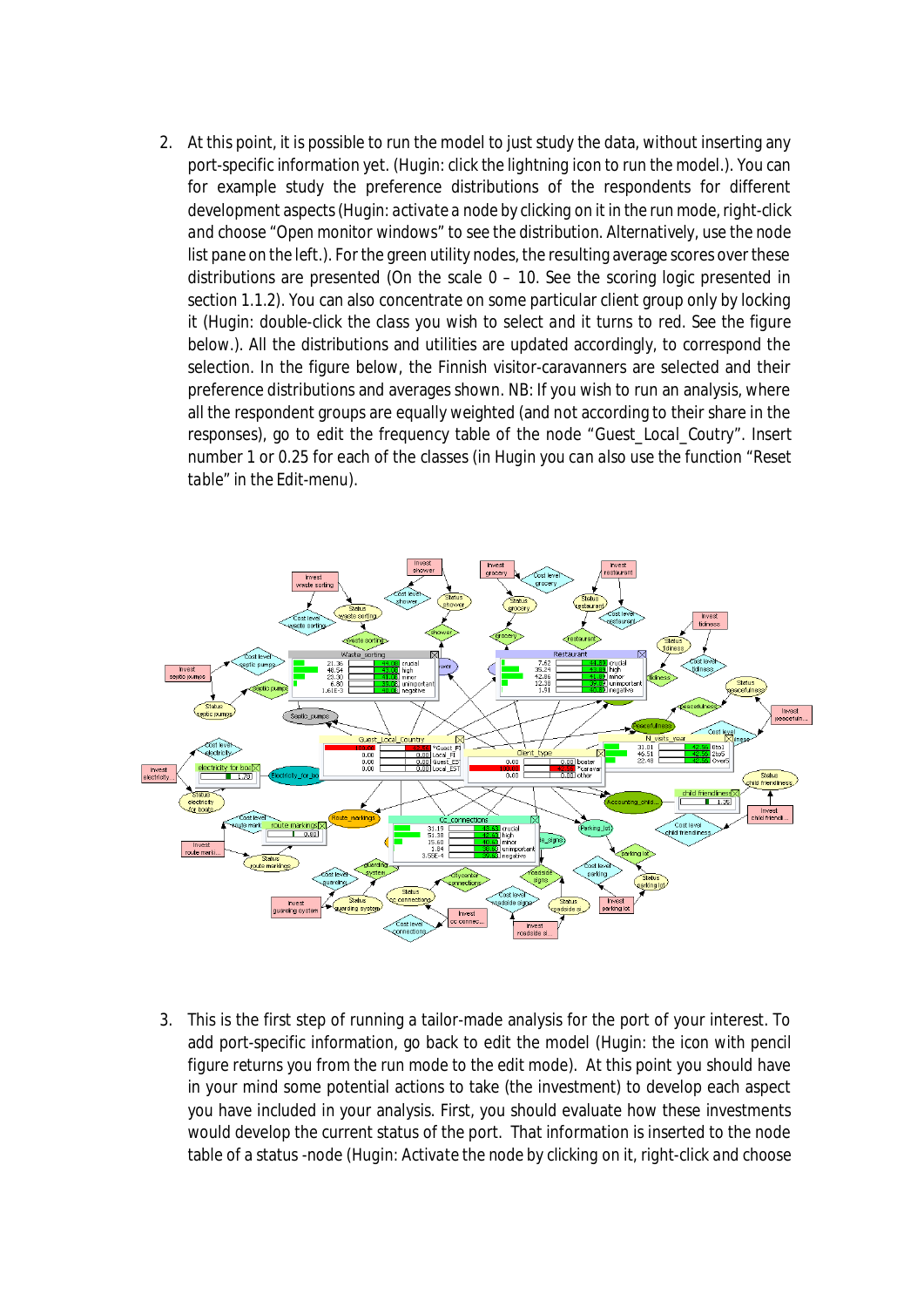*"Open tables".*). In the node table you specify the current status prior to making the investment (the column *D Investment… = "No"* in the figure below) and after making it (*D Investment… = "Yes"*). As an example, the figure below shows how the current status of waste sorting in the port is evaluated to be on a poor level, whereas the investment under consideration would bring it to the high level. NB: Although basically any relative scale can be used in the tables, it is easiest to think each column summing up to one. Anyhow, if there is uncertainty related to the status before or after the investment, the status estimate being e.g. "somewhere between High and Moderate", you can insert e.g. 0.5 for Moderate and 0.5 for High (or 0.3 and 0.7, as long as the values sum up to 1). This way the uncertainty is taken into account in the calculations. Corresponding estimation should be done for all of the Status nodes in your analysis.

Statuswaste sorting(C1\_19)

| D Invest waste | Yes | No   |
|----------------|-----|------|
| High           | 1.0 | 10.0 |
| Moderate       | 0.0 | 10.0 |
| Poor           | 0.0 | 1.0  |

Now you can run the model again and check the average utility scores of each investment (the value assigned for the green diamond-shaped utility nodes after the run). The highest utility score shows which investment would be the most effective in increasing the client satisfaction in your port. If you wish to personalize the analysis a bit more, try modifying the node tables (the distributions) of the two nodes in the middle of the network, "*Guest\_Local\_country*" and "*Client type*", to correspond your assumed (or wished) body of clients.

4. The final step in creating your port-specific investment optimization analysis is to estimate the cost levels of the potential investments you are comparing with each other. This information should be inserted in the node tables of the blue diamond-shaped cost nodes. Here the cost level is specified as a point value (i.e. not as a distribution). To keep the costs comparable with the client satisfaction scoring, using the same scale (but negative) is necessary. Thus the highest thinkable cost level should be given the score - 10, whereas 0 means "no costs". To make different types of investments comparable against each other, the costs should be thought on a yearly-basis. The purchase value should be divided with the estimated life of the devices, buildings etc., if applicable and the yearly maintenance costs should be added on top of that. In the example below, the yearly maintenance costs of the current waste sorting system (D Investment… = "No") are scored to be -1.5, whereas the planned investment would double (to -3) these costs (for example, the maintenance costs may be the same, but the purchase value divided by the expected life might increase the cost level).

Cost levelwaste sorting(U31 1 7 8 3) D Invest waste Yes No Littlity  $|-3.0|$ -1.5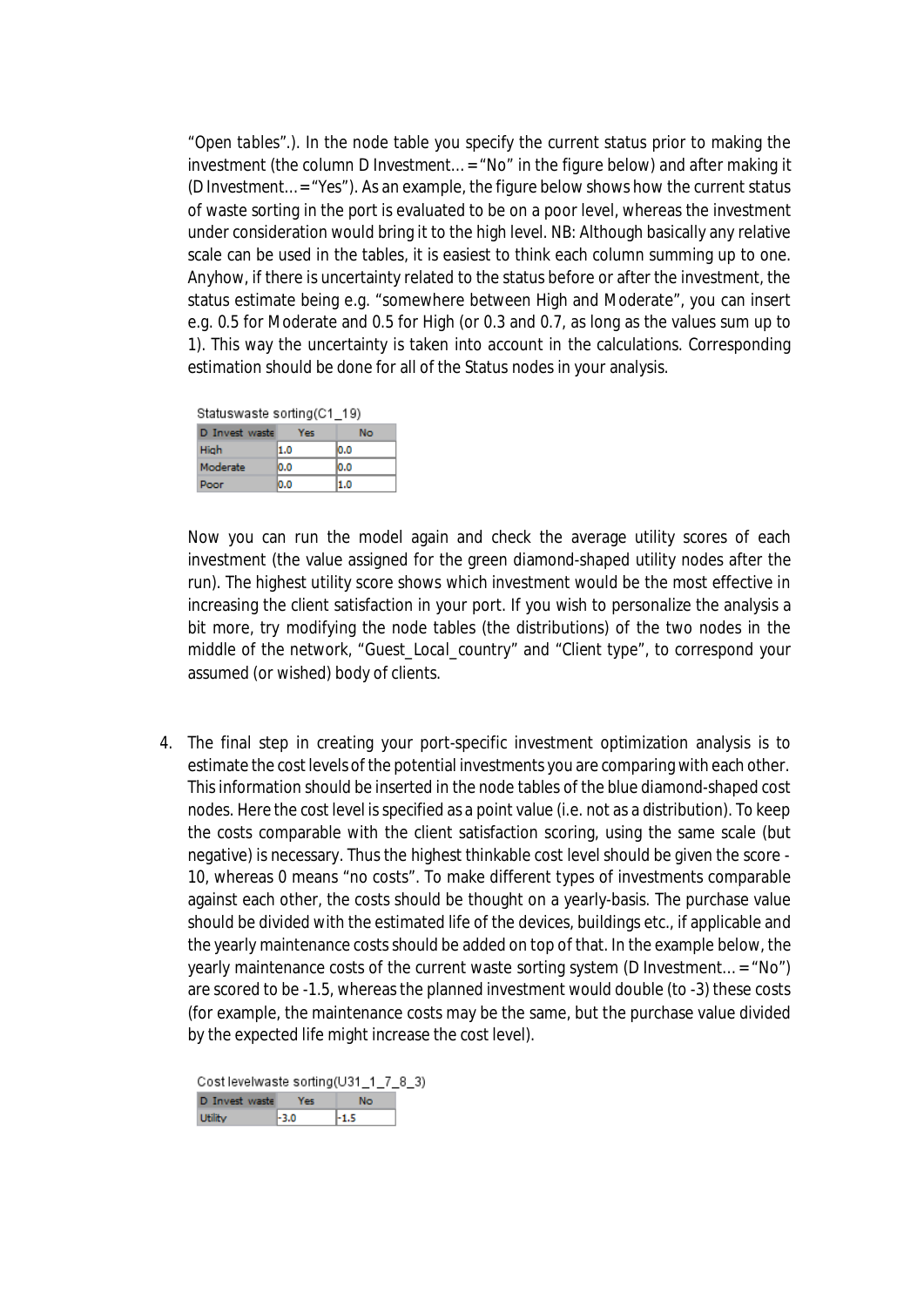After completing the cost level evaluation for all the investments in your analysis, run the model once again. Set the tool to correspond the current situation by locking all the investment decisions to their negative ("No") state (*Hugin: double-click on the state to lock it. The colour changes from green to red.*). After that, check the total utility value of the current situation (*In Hugin the value is shown in the bars (the monitor windows) or below them (the node list pane on the left)*). Lock one investment decision at a time to their positive ("Yes") state and keep record, how many points the total utility changed when only that investment is made. The investment alone producing the highest increase in the total utility can be expected to be the most cost-effective one. (*In Hugin you can quickly identify those investments for which the average utility reached exceeds the evaluated cost level. Click the policy optimization icon with the text "spu" in it and check, which investments the tool sets to their positive "Yes" state.)*

#### 3. Final remarks

**Note that the 30MILES tool is intended to support systematic thinking and to inform the decision making process. The data behind the tool is based on a general query format, whereas optimal investments are always port-specific. The decision optimization results are strongly dependent on the values inserted in the model by the end user. For these reasons the developer of the tool cannot take any responsibility on the results nor the decisions the end users makes based on those.**

Although quite complex, this tool is still a simplification. More detailed port-specific analyses could be conducted e.g. by acknowledging the potential interlinkages between certain development aspects. In some cases one investment may benefit several development aspects. This may further on affect the level of utility gained with the investment planned to develop these aspects, thus the decisions may sometimes have additive or inhibitory effects on each other. This kind of interactions are always case-specific, depending on what the actual investments under consideration are, thus they cannot be included in a general planning tool. Anyhow, the 30MILES tool is flexible and the user can relatively easily modify it.

As the tool is flexible, one can update the customer preference distributions whenever new data of corresponding form is available. This can be done either by utilizing data learning algorithms (e.g. EM-learning in Hugin) provided in the BN software, or by preparing the conditional frequency tables first in Excel or some corresponding spreadsheet software.

Some aspects, such as child or pet friendliness of the port may be experienced as strongly positive by some people, whereas some others find them disturbing and negative. It is important to note that these conflicts can be solved by careful planning and design. In fact, for example in a well-designed child-friendly port the disturbance can be lower compared to a port where this aspect is not acknowledged at all. Thus, when it comes to the 30MILES tool, in some cases the current utility scoring logic may need adjustments, too.

As the sustainable development is first of all a holistic concept, it is recommendable to consider a variety of different types of development aspects together. The development aspects included in the query data are on one hand related to the reachability of the port, safety, supply of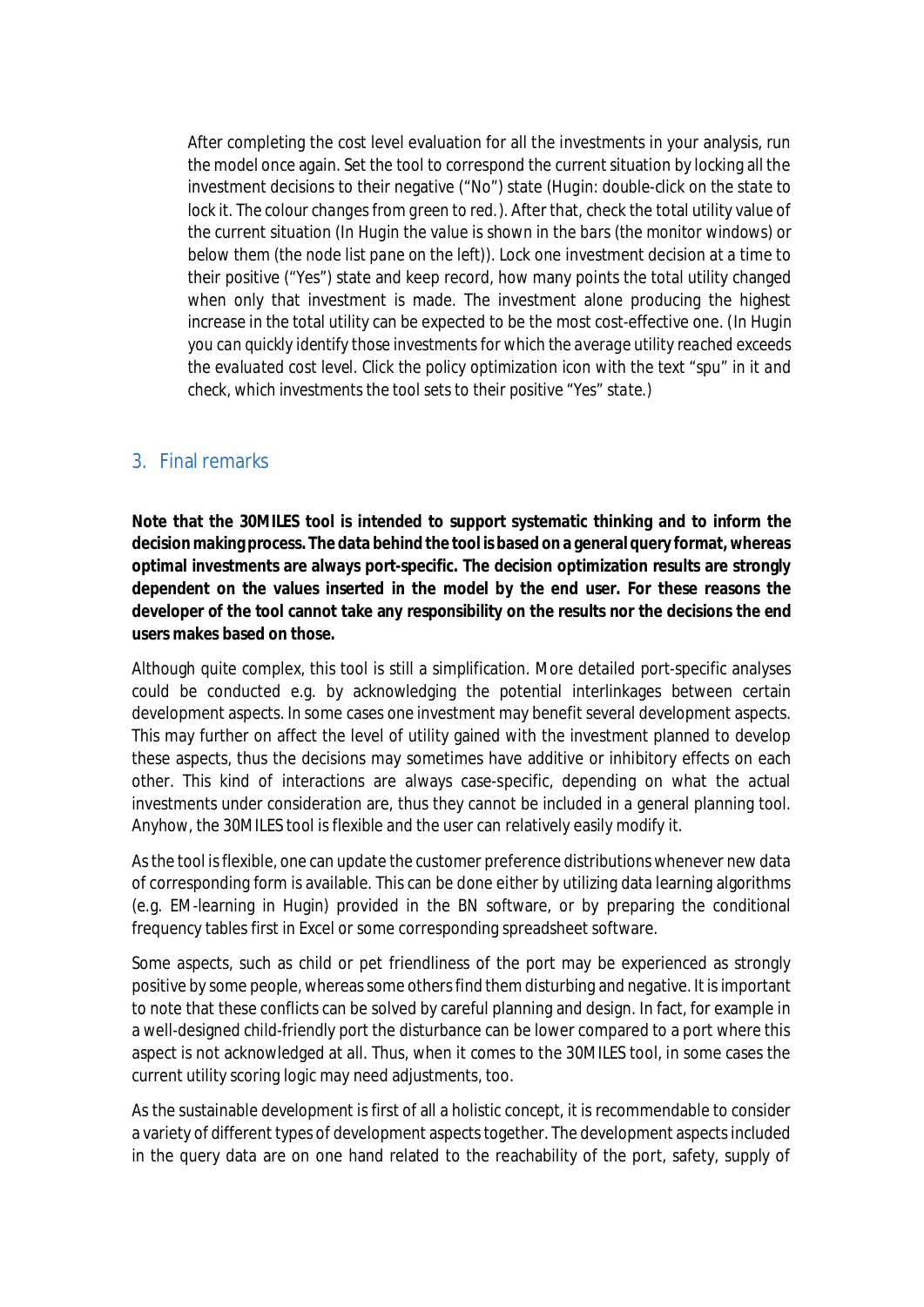services and activities etc. On the other hand, the so called governance artefacts, such as the waste sorting or septic pump-out stations are developed to direct, but also to enable the environmentally responsible behavior of the boaters and other travelers, which the customers seem to appreciate as well.

A popular small port easily becomes a hotspot of the environmental impacts of boating and other tourism. Status of the surrounding coastal nature, as well as the tidiness and peacefulness of the port are aspects that in the long run tend to suffer while the number of visitors in the area grow. By studying the query data behind the 30MILES tool (the finding supported by the earlier studies among boaters as well), it can be noticed how important these aspects are for majority of the respondents. To ensure the long-term sustainability of a port business, investments are needed to avoid turning the beneficial ecosystem services into ecosystem disservices (such as dirty water and beaches) that can weaken both the quality of the touristic experience and the quality of life among the local communities. Fortunately it seems that many such infrastructural development aspects of the query are appreciated by the clients.

A small port is an interface between coastal community and the sea. The ports actually affect much wider areas than the port itself. They draw visitors to the area and can serve as social living-rooms for the local people. Thus investing in the sustainable development of the small ports should be an interest of the whole community. The ports could also take remarkable role in increasing the environmental consciousness and environmentally responsible behavior of boaters, caravanners and other travelers. By jointly paying attention to this aspect, the network of Baltic small ports could cost-effectively develop the sustainability of the whole coastal tourism sector.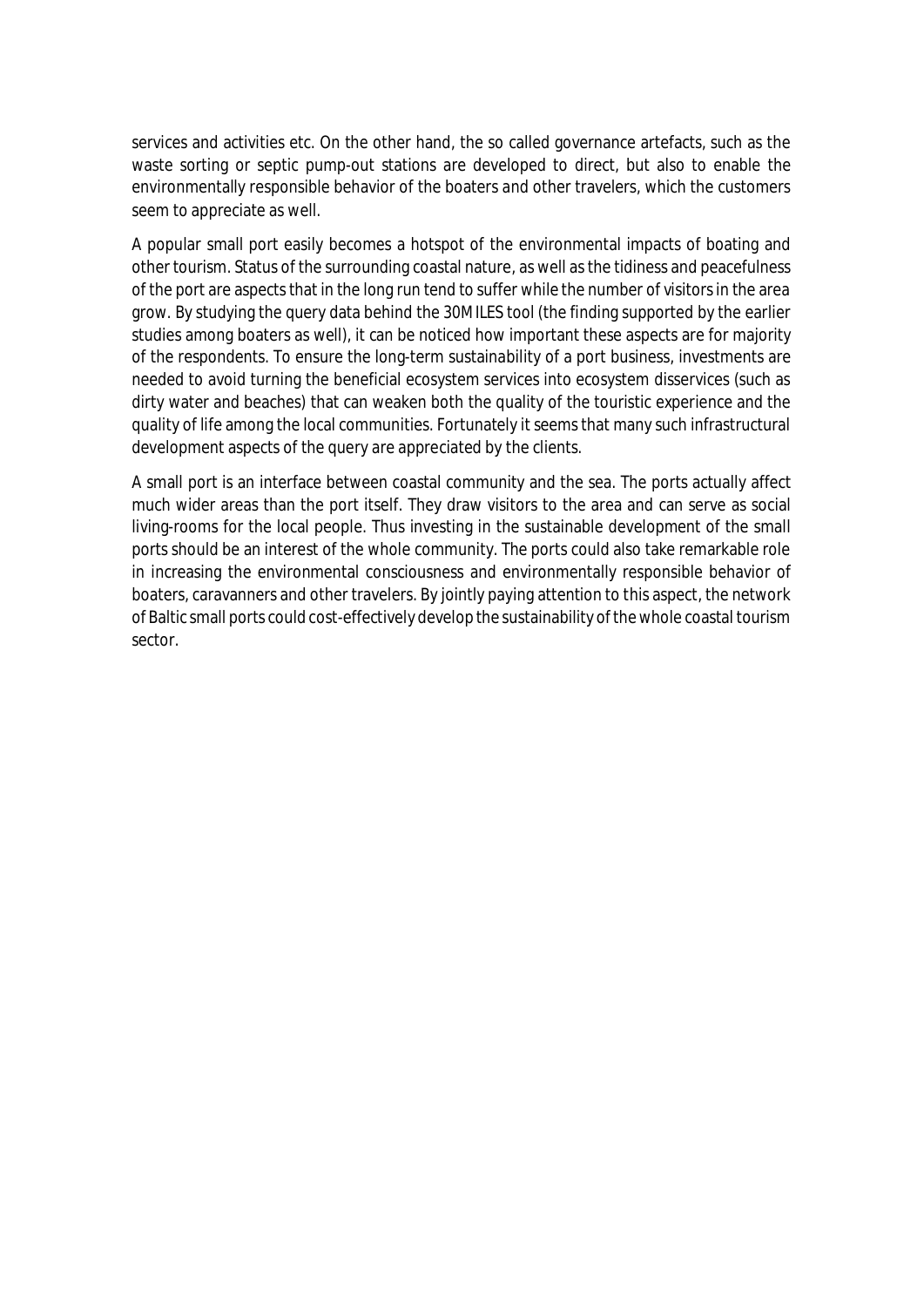# Appendix

# **A questionnaire for developing service harbours**

A service harbour refers here to a guest harbour that is accessible by land and offers services for boaters and other visitors – both locals and tourists.

In the first phase, you are asked to choose the perspective from which you wish to answer. You can mieluusti answer both queries.

## Questionnaire 1: GUEST'S PERSPECTIVE

Answer this query if you visit service harbours while travelling by boat or by land.

## Questionnaire 2: LOCAL'S PERSPECTIVE

Answer this query if there is a service harbour either in your home municipality or in the locality of your second home.

Thank you for your answers already in advance!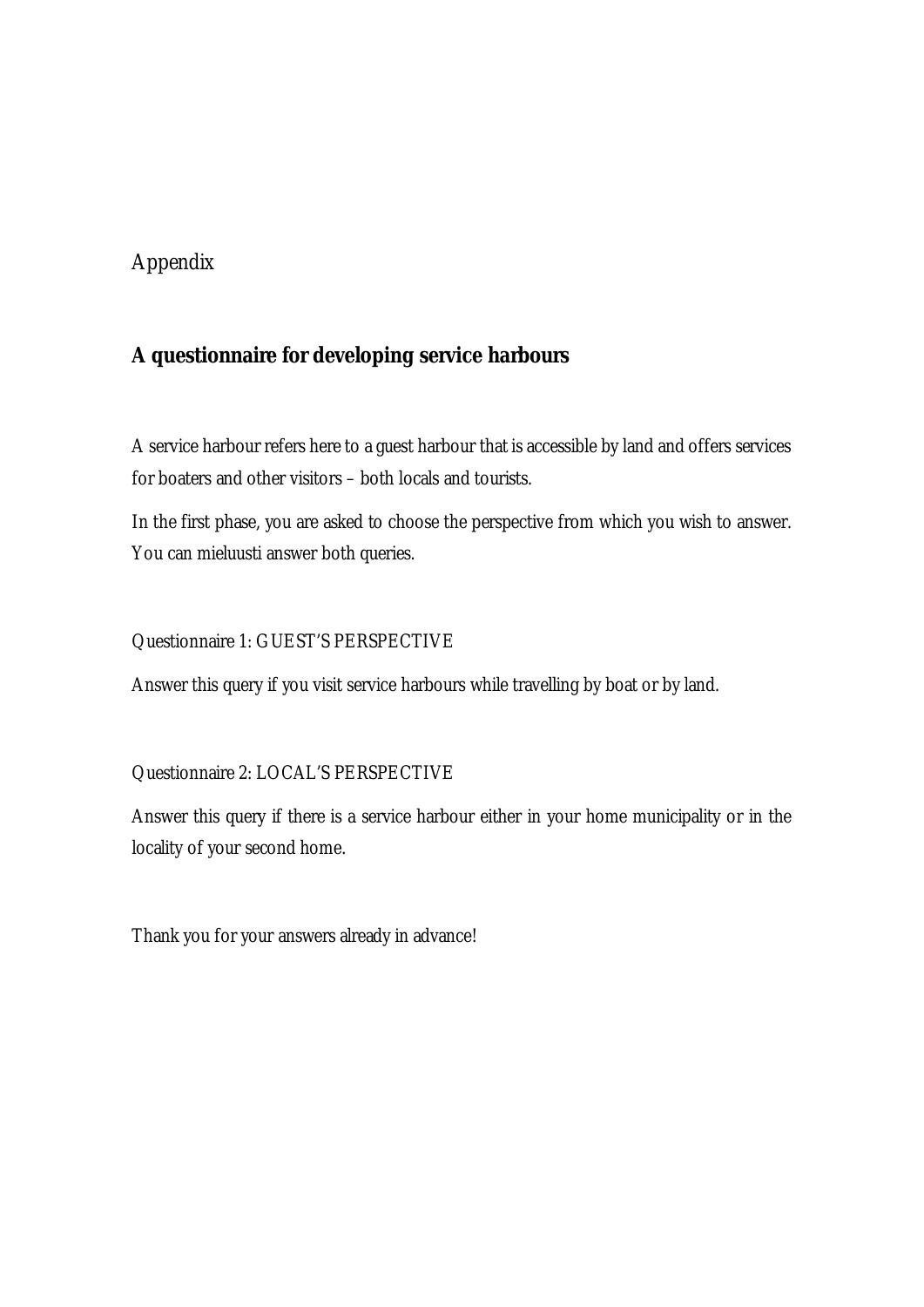## **Query 1: Guest's perspective**

Question 1. How often on average do you visit service harbours outside the localities of your home and second home?

- o over 5 times a year
- o 2-5 times a year
- o 0-1 times a year

Question 2. How do you usually travel when visiting a service harbour? You can choose multiple options.

- o by boat
- o by car or motor cycle
- o by camper van or trailer
- o by public transport
- o by bike or foot
- o by some other vehicle: \_\_\_\_\_\_\_\_\_\_\_\_\_\_\_\_\_

Question 3. If your answer to the previous question was 'by boat', specify which sort of a boat you use. You can choose multiple options.

- o row-boat
- o sailboat
- o motor boat
- o other sort of boat, what: \_\_\_\_\_\_\_\_\_\_\_\_\_\_\_\_\_\_

Question 4. From where do you look for information on the service harbours you visit?

|                                   | mostly | sometimes | never |
|-----------------------------------|--------|-----------|-------|
| from tourist information          |        |           |       |
| from travel brochures             |        |           |       |
| from the locality's web pages     |        |           |       |
| from the boat harbour's web pages |        |           |       |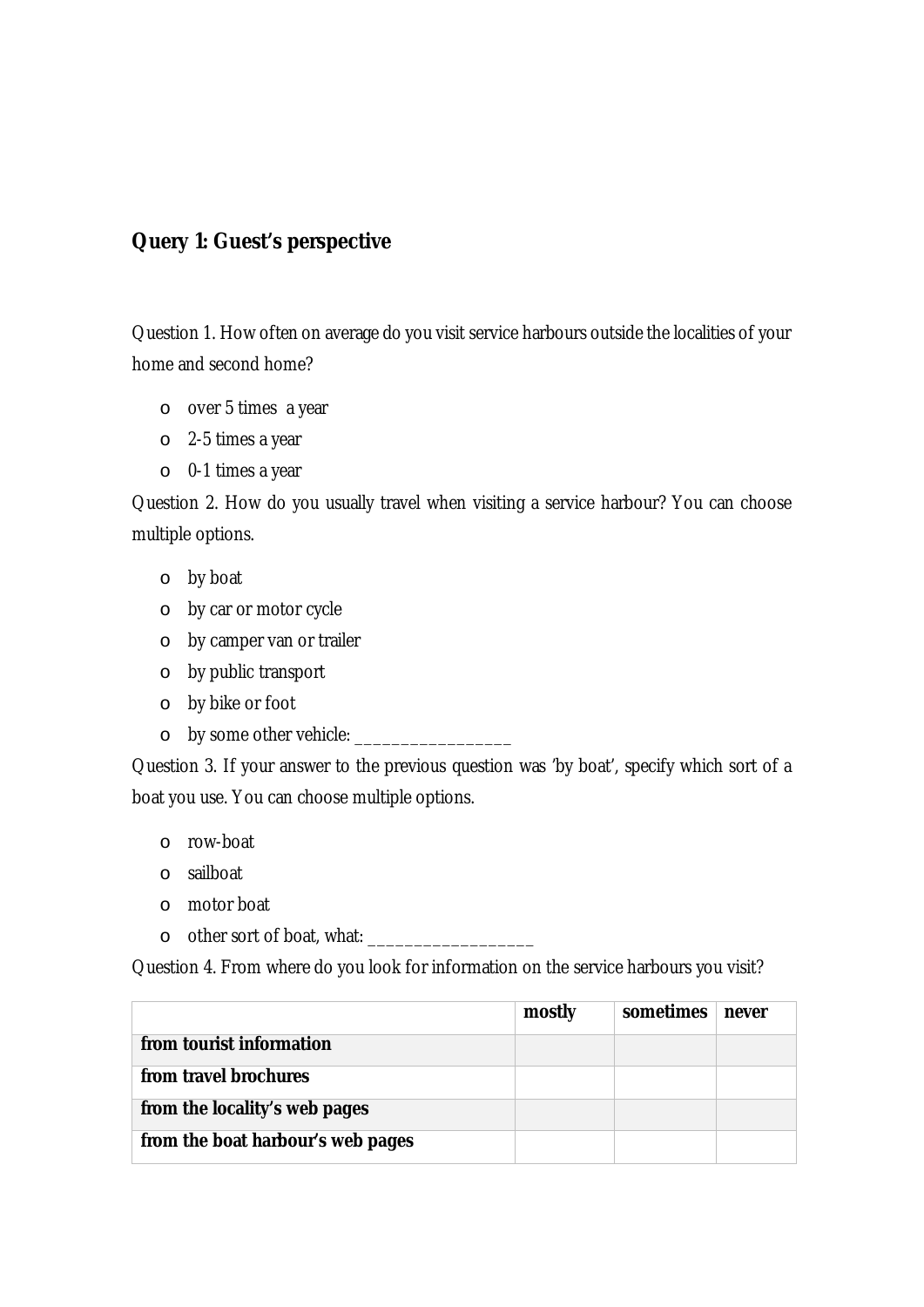| from online map applications                                                |  |  |
|-----------------------------------------------------------------------------|--|--|
| elsewhere in the internet (chats, blogs, other<br>social media)             |  |  |
| from newspapers and magazines                                               |  |  |
| I have no pre-information on the harbours, I<br>only follow roadside guides |  |  |
| I receive my information elsewhere, where?                                  |  |  |

Question 5. I wish there were more information available on service harbours in the following sources (you can choose multiple options):

- o at tourist information
- o in travel brochures
- o on the localities' web pages
- o on harbours' own web pages
- o in online map services
- o elsewhere in the internet (chats, blogs, other social media)
- o in newspapers and magazines
- $\circ$  elsewhere, where:

Question 6. What is the significance of the following factors for your decision to visit a certain service harbour?

Choose 'decisive' only in case you consider the factor determining your harbour visit, in other words, if it is a necessity.

**decisive big small unimportant negative The route from the sea to the harbour is clearly marked The harbour usually has free guest berths The harbour's piers are in good condition and easy to attach to Clear roadside guides lead to the harbour by land The harbour accommodates a parking place or there is one in the immediate vicinity**

Choose 'negative' in case you experience the factor somehow disturbing.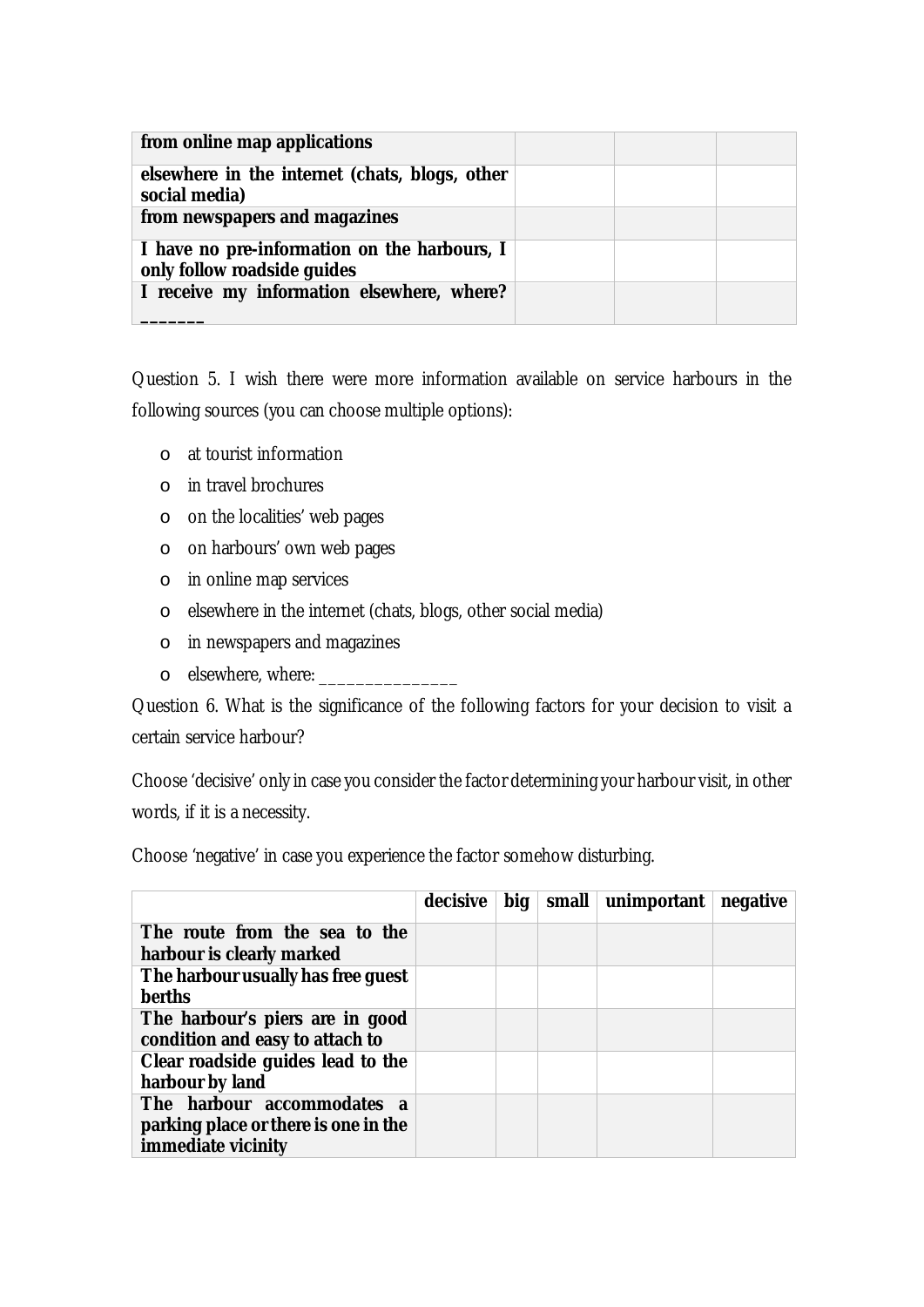| The city centre is easily and                               |  |  |  |
|-------------------------------------------------------------|--|--|--|
| quickly accessible from the                                 |  |  |  |
| harbour (by foot or public                                  |  |  |  |
| transport)                                                  |  |  |  |
| The harbour is sheltered from                               |  |  |  |
| winds and waves                                             |  |  |  |
| The harbour area is guarded or                              |  |  |  |
| monitored<br>The harbour is close to nature                 |  |  |  |
|                                                             |  |  |  |
| The harbour is peaceful                                     |  |  |  |
| The harbour's surroundings and                              |  |  |  |
| public facilities are tidy                                  |  |  |  |
| The harbour provides a pump-out                             |  |  |  |
| for sewage holding tanks                                    |  |  |  |
| The harbour provides a fuel                                 |  |  |  |
| station for boats                                           |  |  |  |
| The harbour provides household                              |  |  |  |
| waste collection                                            |  |  |  |
| The harbour provides a waste                                |  |  |  |
| sorting point                                               |  |  |  |
| Electricity is available at the<br>harbour's piers          |  |  |  |
| The harbour provides aid for boat                           |  |  |  |
| maintenance when required                                   |  |  |  |
| Boat accessories are sold in the                            |  |  |  |
| harbour                                                     |  |  |  |
| The harbour provides public                                 |  |  |  |
| toilets                                                     |  |  |  |
| It is possible to have a shower in                          |  |  |  |
| the harbour                                                 |  |  |  |
| It is possible to take a sauna bath                         |  |  |  |
| in the harbour                                              |  |  |  |
| The harbour includes a restaurant                           |  |  |  |
| The harbour accommodates a                                  |  |  |  |
| grocery or there is one in the                              |  |  |  |
| immediate vicinity                                          |  |  |  |
| There are shops in the harbour or                           |  |  |  |
| in the immediate vicinity                                   |  |  |  |
| Accommodating, e.g. in a rental                             |  |  |  |
| cabin or hotel is possible in the                           |  |  |  |
| harbour or in the vicinity<br>The harbour includes cultural |  |  |  |
| attractions and cultural or other                           |  |  |  |
| events take place there                                     |  |  |  |
| The disabled are taken notice of in                         |  |  |  |
| the planning of the harbour area                            |  |  |  |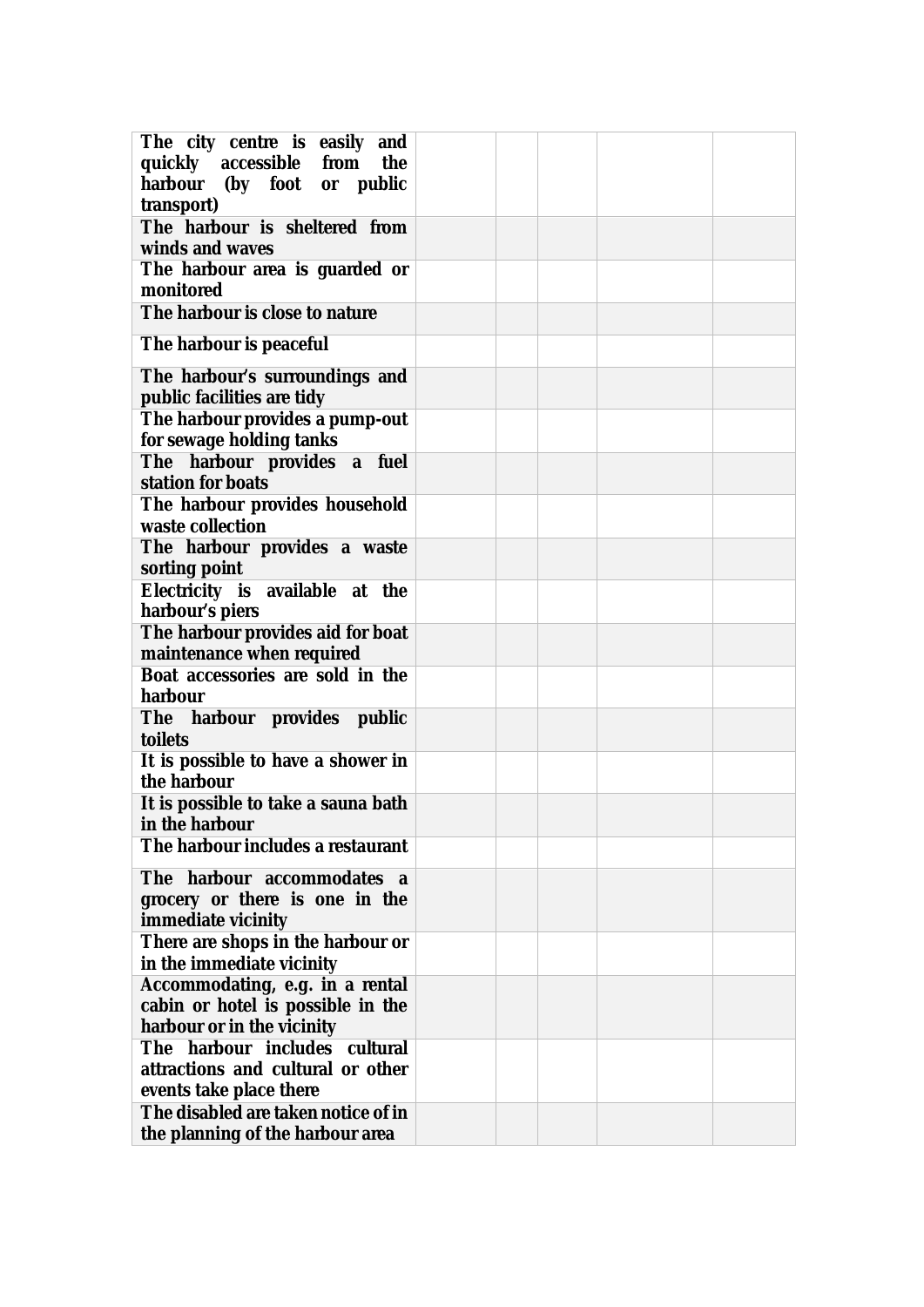| The harbour provides activities<br>for children |  |  |  |
|-------------------------------------------------|--|--|--|
| The harbour takes notice of pets                |  |  |  |
| The harbour's services are fairly<br>priced     |  |  |  |
| Another factor, what?                           |  |  |  |

Question 7. Based on my experience, the most important development needs in service harbours are:

\_\_\_\_\_\_\_\_\_\_\_\_\_\_\_\_\_\_\_\_\_\_\_\_\_\_\_\_\_\_\_\_\_\_\_\_\_\_\_\_\_\_\_\_\_\_\_\_\_\_\_\_\_\_\_\_\_\_\_\_\_\_\_\_\_\_\_\_\_\_

\_\_\_\_\_\_\_\_\_\_\_\_\_\_\_\_\_\_\_\_\_\_\_\_\_\_\_\_\_\_\_\_\_\_\_\_\_\_\_\_\_\_\_\_\_\_\_\_\_\_\_\_\_\_\_\_\_\_\_\_\_\_\_\_\_\_\_\_\_\_

\_\_\_\_\_\_\_\_\_\_\_\_\_\_\_\_\_\_\_\_\_\_\_\_\_\_\_\_\_\_\_\_\_\_\_\_\_\_\_\_\_\_\_\_\_\_\_\_\_\_\_\_\_\_\_\_\_\_\_\_\_\_\_\_\_\_\_\_\_\_

\_\_\_\_\_\_\_\_\_\_\_\_\_\_\_\_\_\_\_\_\_\_\_\_\_\_\_\_\_\_\_\_\_\_\_\_\_\_\_\_\_\_\_\_\_\_\_\_\_\_\_\_\_\_\_\_\_\_\_\_\_\_\_\_\_\_\_\_\_\_

\_\_\_\_\_\_\_\_\_\_\_\_\_\_\_\_\_\_\_\_\_\_\_\_\_\_\_\_\_\_\_\_\_\_\_\_\_\_\_\_\_\_\_\_\_\_\_\_\_\_\_\_\_\_\_\_\_\_\_\_\_\_\_\_\_\_\_\_\_\_

\_\_\_\_\_\_\_\_\_\_\_\_\_\_\_\_\_\_\_\_\_\_\_\_\_\_\_\_\_\_\_\_\_\_\_\_\_\_\_\_\_\_\_\_\_\_\_\_\_\_\_\_\_\_\_\_\_\_\_\_\_\_\_\_\_\_\_\_\_\_

\_\_\_\_\_\_\_\_\_\_\_\_\_\_\_\_\_\_\_\_\_\_\_\_\_\_\_\_\_\_\_\_\_\_\_\_\_\_\_\_\_\_\_\_\_\_\_\_\_\_\_\_\_\_\_\_\_\_\_\_\_\_\_\_\_\_\_\_\_\_

\_\_\_\_\_\_\_\_\_\_\_\_\_\_\_\_\_\_\_\_\_\_\_\_\_\_\_\_\_\_\_\_\_\_\_\_\_\_\_\_\_\_\_\_\_\_\_\_\_\_\_\_\_\_\_\_\_\_\_\_\_\_\_\_\_\_\_\_\_\_

Other comments or ideas related to developing service harbours:

Thank you for your answers!

 $\overline{\phantom{a}}$ 

 $\mathcal{L}_\mathcal{L}$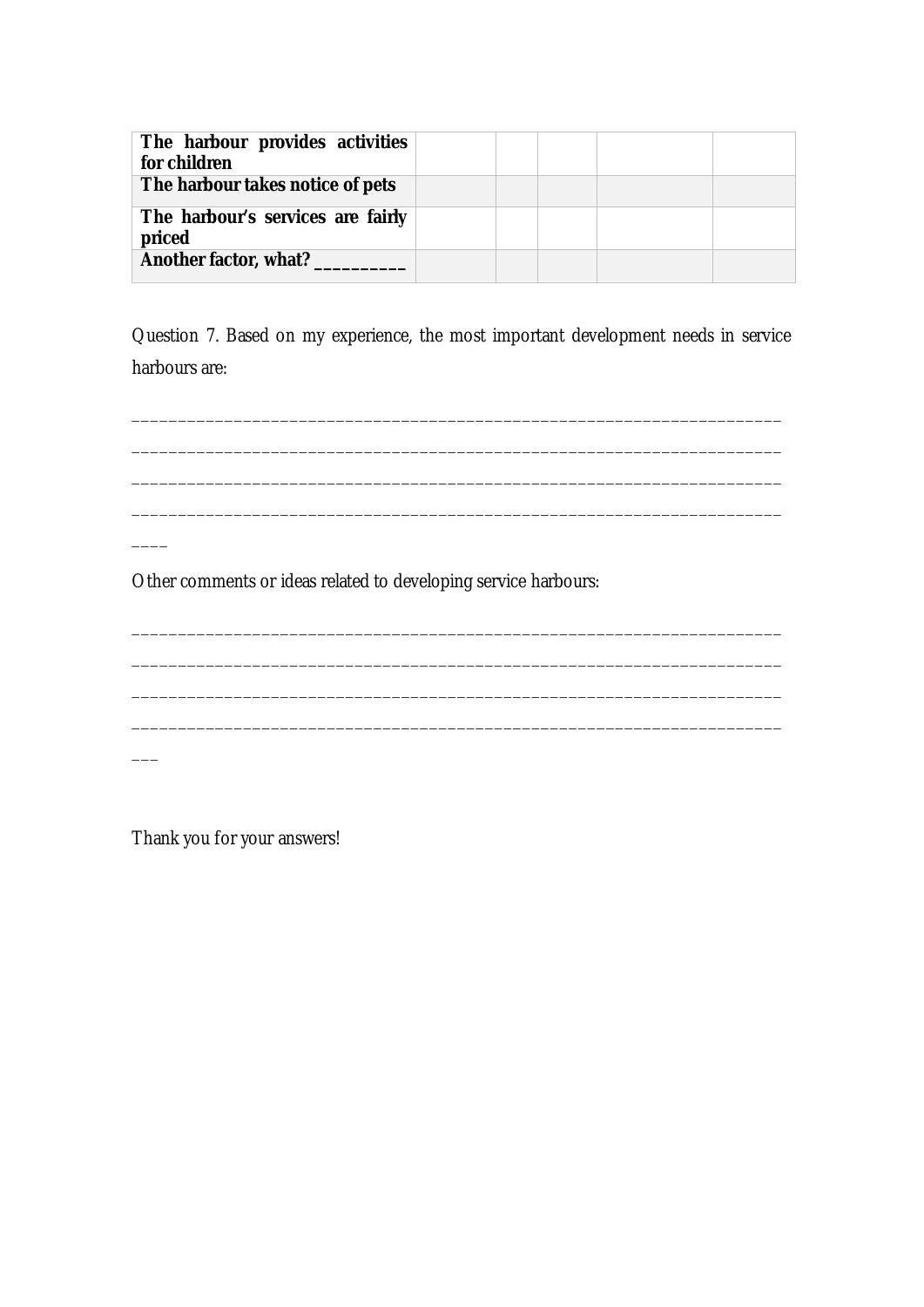# **Query 2: Local's perspective**

Question 1. How often on average do you visit the service harbours in your locality?

- o over 5 times a year
- o 2-5 times a year
- o 0-1 times a year

Question 2. Do you have a permanent berth for your boat in your locality's service harbour?

- o Yes
- o No

Question 3. How do you usually travel when visiting the service harbour in your locality? You can choose multiple options.

- o by boat
- o by car or motor cycle
- o by camper van or trailer
- o by public transport
- o by bike or foot
- o by some other vehicle: \_\_\_\_\_\_\_\_\_\_\_\_\_

Question 4. What is the significance of the following factors for your decision to go to the local service harbour?

Choose 'decisive' only in case you consider the factor determining your harbour visit, in other words, if it is a necessity.

Choose 'negative' in case you experience the factor somehow disturbing.

|                                 |  | decisive   big   small   unimportant   negative |  |
|---------------------------------|--|-------------------------------------------------|--|
| The harbour usually has free    |  |                                                 |  |
| guest berths                    |  |                                                 |  |
| The harbour's piers are in good |  |                                                 |  |
| condition and easy to attach to |  |                                                 |  |
| The harbour is sheltered from   |  |                                                 |  |
| winds and waves                 |  |                                                 |  |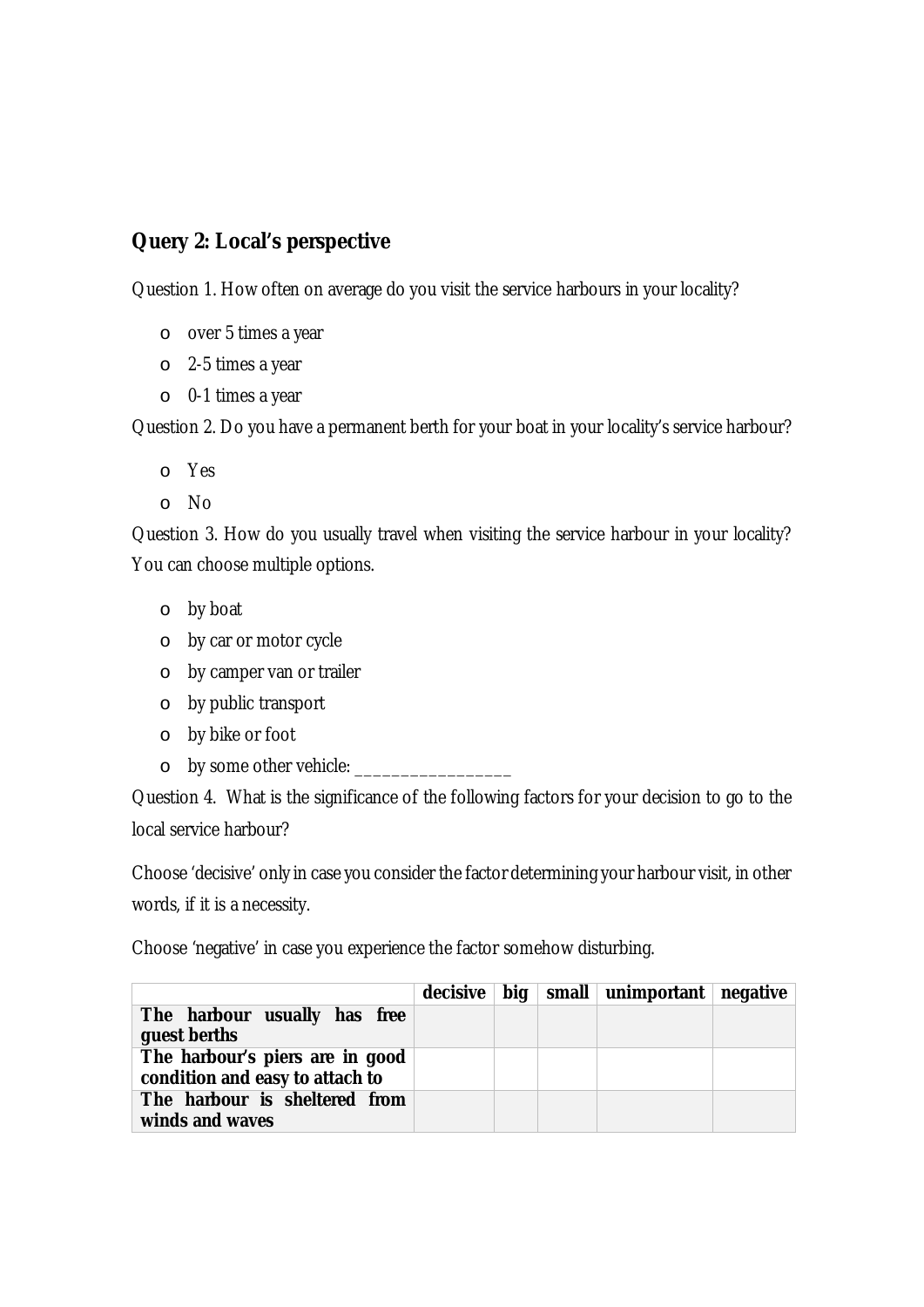| The harbour area is guarded or       |  |  |  |
|--------------------------------------|--|--|--|
| monitored                            |  |  |  |
| The harbour accommodates a           |  |  |  |
| parking place or there is one in the |  |  |  |
| immediate vicinity                   |  |  |  |
| The city centre is easily and        |  |  |  |
| quickly accessible from<br>the       |  |  |  |
| harbour (by foot or public           |  |  |  |
| transport)                           |  |  |  |
| The harbour is close to nature       |  |  |  |
| The harbour is peaceful              |  |  |  |
| The harbour's surroundings and       |  |  |  |
| public facilities are tidy           |  |  |  |
| The harbour includes a pump-out      |  |  |  |
| for sewage holding tanks             |  |  |  |
| The harbour provides a fuel          |  |  |  |
| station for boats                    |  |  |  |
| The harbour provides household       |  |  |  |
| waste collection                     |  |  |  |
| The harbour provides a waste         |  |  |  |
| sorting point                        |  |  |  |
| Electricity is available at the      |  |  |  |
| harbour's piers                      |  |  |  |
| The harbour provides aid for boat    |  |  |  |
| maintenance when required            |  |  |  |
| Boat accessories are sold in the     |  |  |  |
| harbour                              |  |  |  |
| The harbour provides public          |  |  |  |
| toilets                              |  |  |  |
| It is possible to have a shower in   |  |  |  |
| the harbour                          |  |  |  |
| It is possible to take a sauna bath  |  |  |  |
| in the harbour                       |  |  |  |
| The harbour includes a restaurant    |  |  |  |
| The harbour accommodates a           |  |  |  |
| grocery or there is one in the       |  |  |  |
| immediate vicinity                   |  |  |  |
| There are shops in the harbour or    |  |  |  |
| in the immediate vicinity            |  |  |  |
| Accommodating, e.g. in a rental      |  |  |  |
| cabin or hotel is possible in the    |  |  |  |
| harbour or in the vicinity           |  |  |  |
| The harbour includes cultural        |  |  |  |
| attractions and cultural or other    |  |  |  |
| events take place there              |  |  |  |
| The disabled are taken notice of     |  |  |  |
| in the planning of the harbour       |  |  |  |
| area                                 |  |  |  |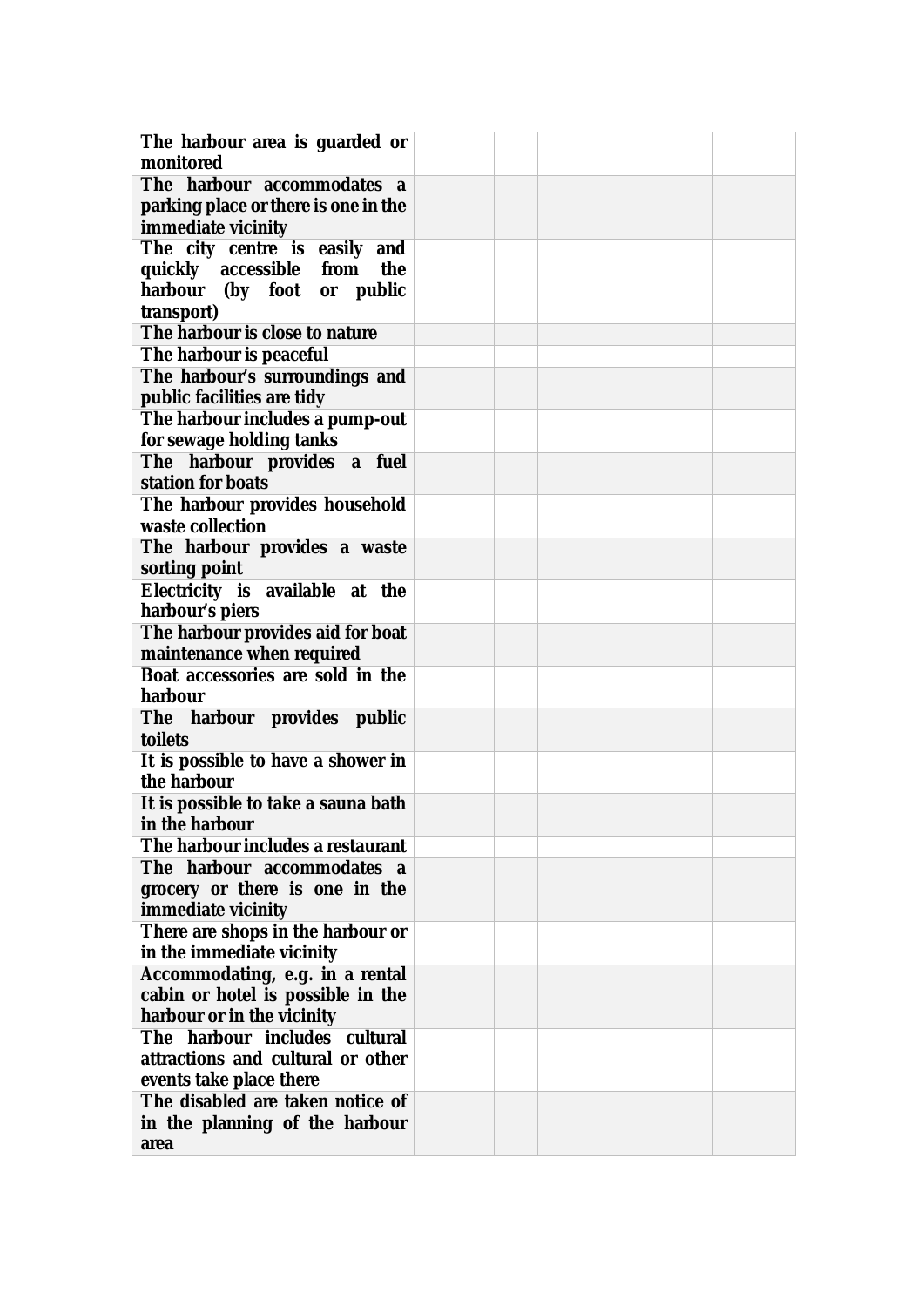| The harbour provides activities<br>for children |         |       |  |  |  |
|-------------------------------------------------|---------|-------|--|--|--|
| The harbour takes notice of pets                |         |       |  |  |  |
| The harbour's services are fairly<br>priced     |         |       |  |  |  |
| Another                                         | factor, | what? |  |  |  |

Question 5. In your opinion, which sort of positive impacts do your locality's service harbours have in the local life?

Question 6. Does the harbour operation have any negative impacts in your opinion? What?

Question 7. How could the the year-round use of the service harbours be increased in your locality?

Other comments or ideas related to developing service harbours from the local perspective: